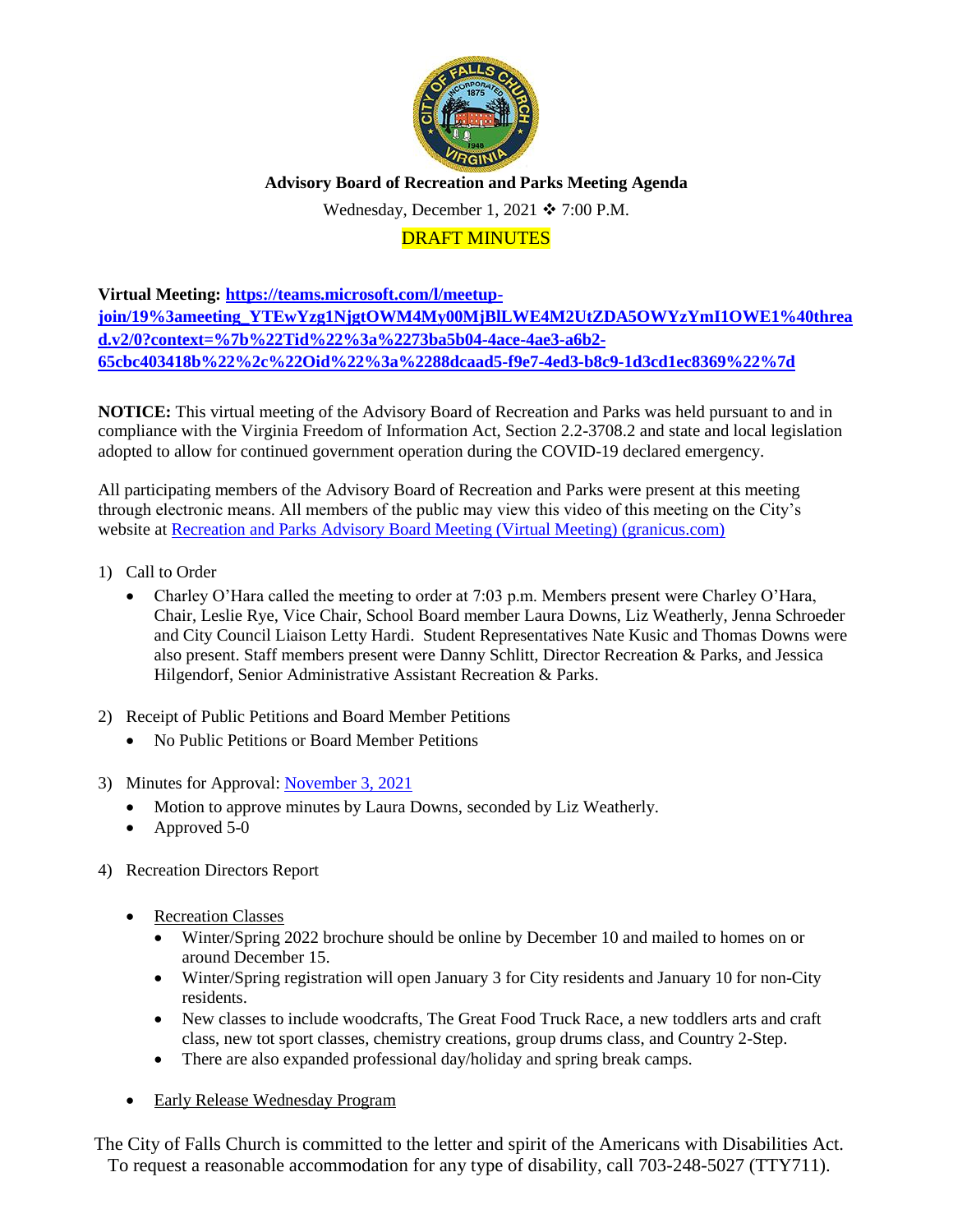- Fall session of Wednesday Early Release Program at Mt. Daniel and Oak Street continue. Both programs are at capacity with a small waitlist.
- **Camps** 
	- Awarded contracts to those who have asked to be vendors. This does not mean they will be given contracts to hold camps. Class camp providers will be selected. Final selections will be made over the next few weeks. The Summer Camp brochure will then be finalized and staffing for summer camps will begin.
	- Seven school professional day camps were held this fall. All went well with the majority enrolled to capacity. Additional programs were added to accommodate waitlists when applicable.
	- We will be offering eight professional day camps for the winter/spring session along with six spring break camps. The spring break camps will be offered on both the FCCPS and Fairfax County spring break. Registration opens on January 3 for City residents and January 10 for non-City residents. We have coordinated with FCCPS to advertise these programs.
	- We will be offering the camp extended day program both AM and PM sessions for spring break. This will be the first time these traditional programs will be offered since the start of the pandemic. We feel the time is right to bring them back and anticipate having them available for summer camp season as well.
	- Based on professional day/break camp registration this past fall, we anticipate high demand and enrollment for these programs.
- Cherry Hill Farmhouse
	- Victorian Society hosted their annual Victorian Christmas Open House at Cherry Hill Farmhouse on Saturday, November  $27<sup>th</sup>$ . The event was well attended with roughly 140 visitors over 4 hours. The house was decorated for Christmas and the Victorian Society members dressed in period clothes. Outside the house there was caroling and Hoop & Stick, inside the house featured a schoolmarm and Santa.
	- The Friends of Cherry Hill Foundation will be hosting their Children's Holiday Shoppe in the Senior Center this year on December 4 in coordination with the Holiday Gift and Craft show.
	- The Friends of Cherry Hill Foundation will also be hosting two Holiday Teas on December 11 and December 12 at Cherry Hill Farmhouse. These will be their first teas since the start of the pandemic. They have limited attendance to allow for social distancing between parties. Both teas have sold out with a waitlist.
- Arts & Humanities
	- City Council approved the FY 22 Arts and Humanities Project and Operations Grant award recommendations by the Arts and Humanities Grants Review Committee.
	- Grant Recipients this year included Creative Cauldron, Falls Church Arts, Tinner Hill Heritage Foundation, Washington Sinfonietta, The CATCH Foundation and VPIS. Funding included \$23,500 for project grants and \$25,000 for operational grants.
- Senior Center
	- In person programs are going well.
	- In December the French Conversation and New Yorker Discussion group will be transitioning from virtual to in-person.
	- Jazz Ensemble from our High School will be performing on Monday, December 13 in the Senior Center.
- Special Events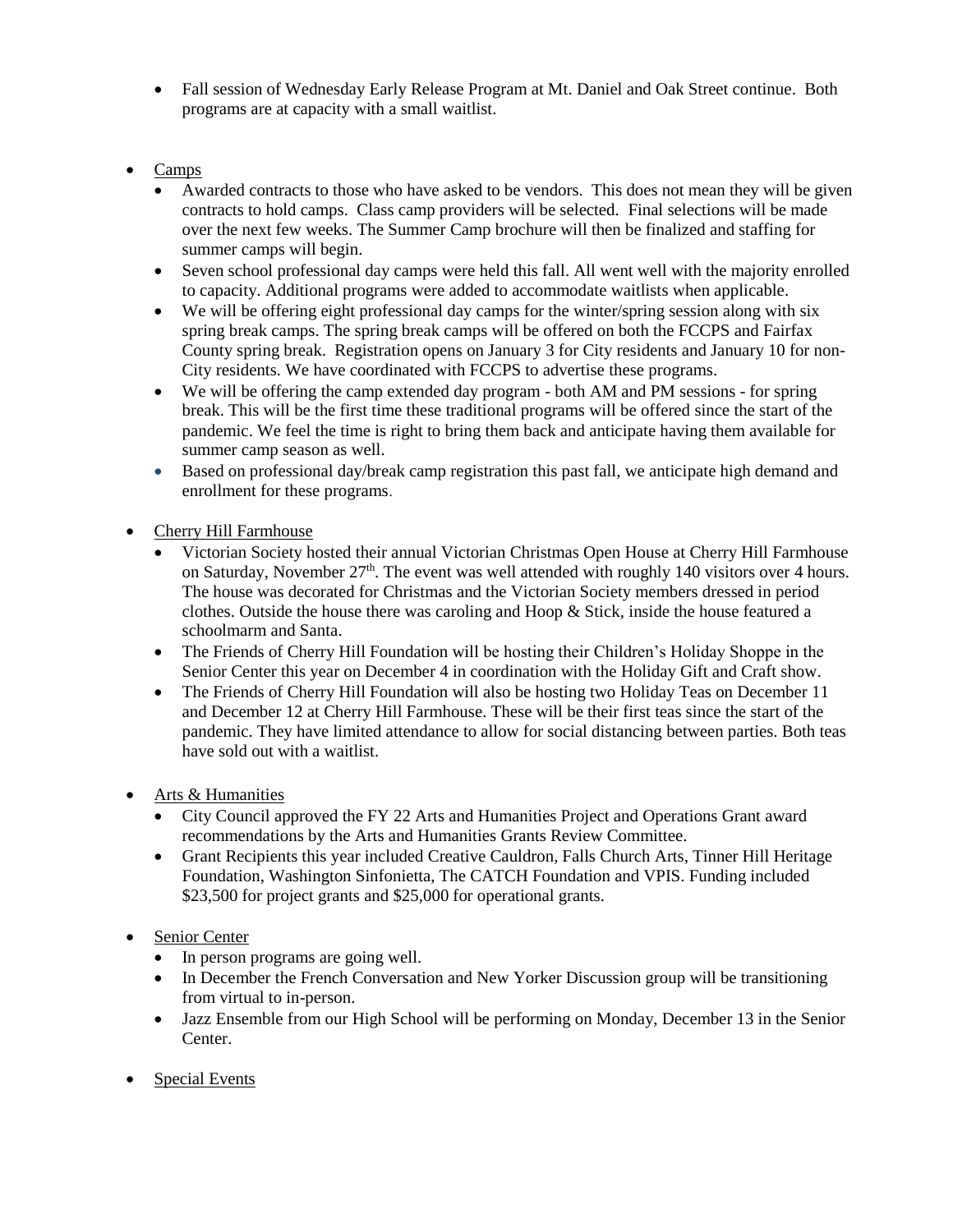- The Veterans Day Ceremony went well with about 100 people in attendance in addition to participants.
- Holiday Gift and Craft Show will be held on Saturday, December 4 from 9am-4pm and Sunday, December 5 from 11am-4pm.
- The Meridian HS Chamber Singers and Ensembles will be performing as well as the Oak Street 5<sup>th</sup> grade band.
- We currently have 2 supporting sponsors.
- The number of vendors has increased since our last report.
- Friends of Cherry Hill Foundation will host their Children's Holiday Shoppe in the Senior Center on Saturday, December 4 instead of the Farmhouse.
- The City will continue to support Watchnight. We have met with VEPIS and Watchnight organizer Keith Thurston. While organizing the event is slowing moving forward, Watchnight is planned for Friday, December 31. At the moment, the availability of indoor venues is unknown but the plan is to move ahead with outdoor activities.
- Special Event Application is close to being finalized. The City Attorney is reviewing the application and will make some decisions as to how the application is released and how we can allow people to apply for and host special events throughout the City.
- Youth Sports
	- Youth basketball player assessments have concluded and teams have been formed for grades 2-7 on the boys' side and 2-8 on the girls' side.
	- Assessments and team formation for grades 9-12 are being held this week and team formation will take place the week of November 29 and practices will begin the following weekend.
	- Unfortunately, low registration resulted in the cancelation of the 9-10<sup>th</sup> and  $11{\text -}12^{\text{th}}$  grade girls' leagues. The low enrollment does not allow for an alternate option for the few girls who registered.
	- Youngest age groups are officiated by youth referees.
	- Hiring staff for programs such as youth sports has been difficult. Recreation and Parks has reached out to Finance to see if an increase in the hourly rate to attract more youth referees is possible.
	- Staffing for summer camps may see an increase in applicants if a higher hourly rate is offered.
	- The budget has not been finalized but we anticipate having a tight operating budget.
	- May not be able to hold a number of our camps and programs if we cannot staff them. We will work with Human Resources and Finance but one of the major challenges we face is hiring staff at a wage that is fair enough to attract enough candidates.
		- $\circ$  Comment that City Council has been looking at this issue due to the large number of vacancies and staffing shortage in areas such as Public Works and Police and are discussing the possibility of mid-year salary increases.
	- Letty Hardi raised a question regarding the scholarship/low-income/fee reduction program and if there has been an increase is usage of the program.
		- o Response that the program has seen an increase in usage. The program has been promoted through the schools, fliers and advertisements. We will continue to take steps to let residents know about the program. We can provide specific dollar amounts spent on the program during our next meeting.
		- o Comment that the timing of this information is important. A determination will need to be made in January if the scholarship amounts are to be increased or remain the same for the next budget.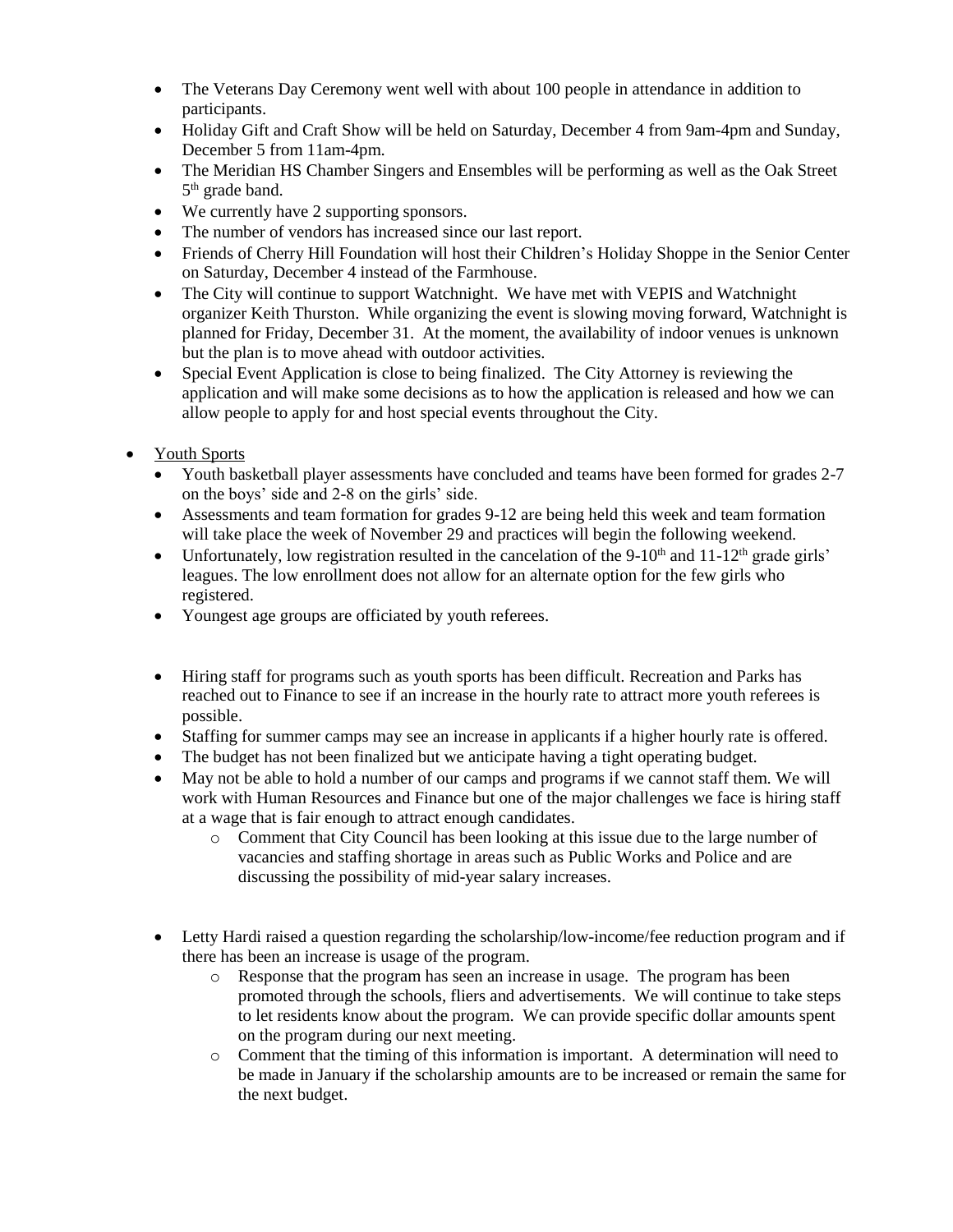- o Response that we can provide the Board with the current usage of the fee reduction program in dollars spent.
- o Comment that the Board can be an advocate for increased funding.
- Letty Hardi asked if there was a decline in enrollment in youth basketball across all age groups or if the decline is more acute in two specific age groups.
	- o Response that enrollment in youth sports is down across the board. We attribute this to COVID and individual preference during the pandemic. Registration is down as much as 30% in our classes and programs. The decline in youth basketball registration is not at 30% overall but girls' basketball enrolment is down 30% at the older age groups. The decline in boys' enrollment is not as large.
- 5) New Business
- 6) Old Business
	- Charley O'Hara inquired into if the voluntary concessions from Founders Row I have been deposited.
		- o Response that the question has been asked but there has yet to be a clear answer. We will look into it and report back.
		- o Letty Hardi commented that the school capital contributions have come in and it is possible that parks contributions have come in as well.
		- o Charley O'Hara suggested to begin looking into Berman Park improvements with these funds. Given how long it has taken to move forward with Fellows, beginning planning for Berman Park should be a priority.
			- Response to clarify that the CIP is to replace existing playground equipment. We were not anticipating going through a master park planning process but rather to reach out to contractors to come up with ideas for replacing the equipment when the money is available.
		- $\circ$  Charley O'Hara commented that it may be helpful to involve the community in the planning process to find out what equipment they would be interested in. This would follow the plan taken for Big Chimney's Park improvements.
			- Response that we will confirm that we have money for the project. At this point we don't believe money has been bonded to the project so it will still be some time before the project gets underway. In the meantime we can start brainstorming ideas.
		- o Jenna Schroeder requested an update on which parks are being considered for refurbishment and if ARPA funds are being used.
			- Response that Berman Park updates are a preplanned CIP project that will receive funding through the voluntary concessions from Founders Row I. At this point, none of the money allocated for this project is from ARPA funding.
			- Further response that we have not seen any of the ARPA spending that included any of the items that were sent forward to Finance from Recreation and Parks. These projects were presented in the October 2021 Advisory Board Meeting. Confident that at some point the trickle-down effect will free up money to allow for projects to be completed. If money is taken off of the current CIP because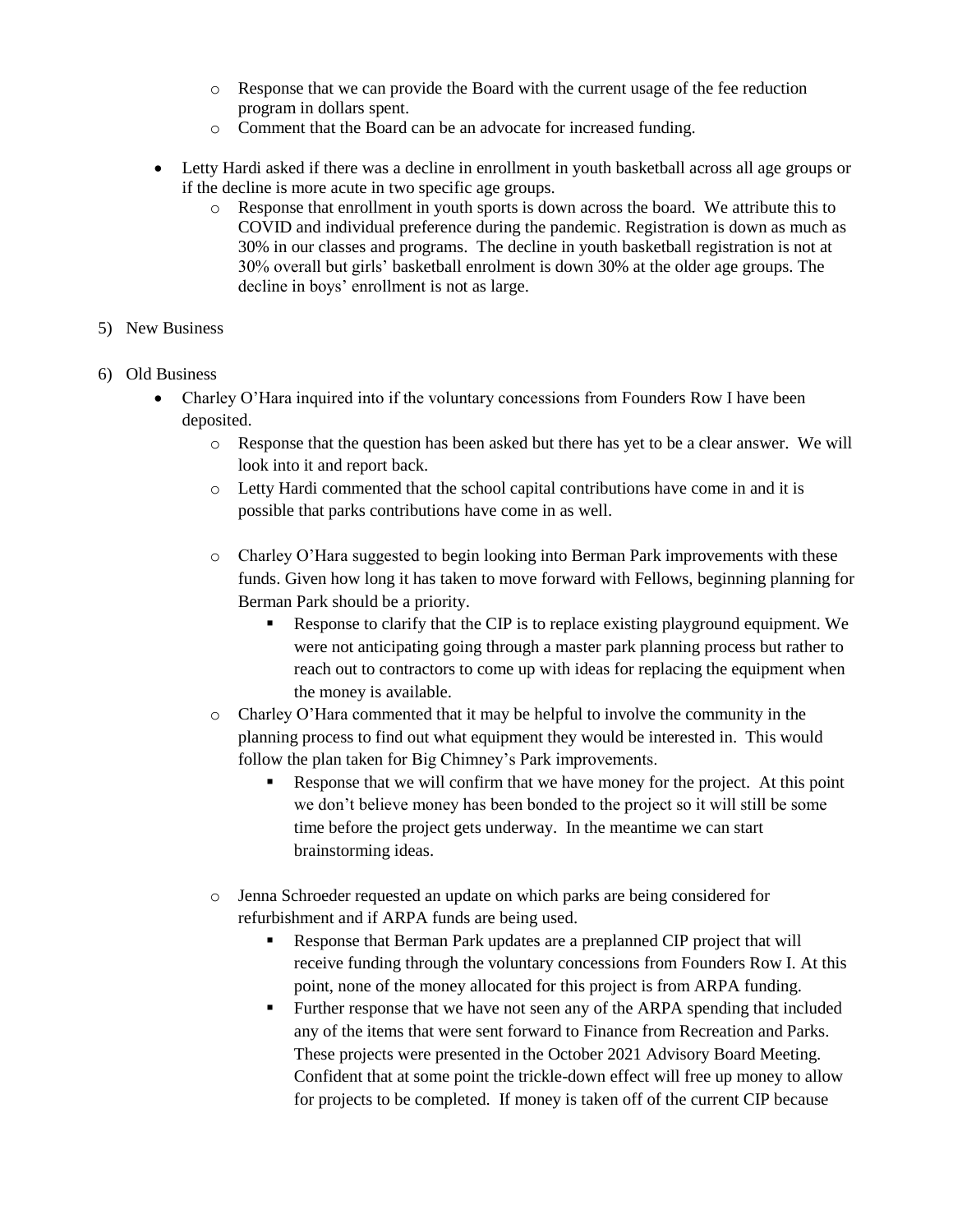ARPA will fund a number of projects (i.e. storm water, infrastructure, etc.) it should free up the ability to add projects or move them forward in the CIP.

- Cavalier and W. Westmoreland projects are considered for future CIP but have not been move forward as a result of APRA funds.
- A) Park project update
	- 1) Fellows Property
	- Charley O'Hara asked if any comments on the draft had been received.
		- o Response that Charley O'Hara submitted comments. Some of these comments were factual or could be changed without being vetted by the Board. These comments were incorporated into the draft presented this evening. Comments which remain will be discussed. The goal is to prepare the document for a community meeting. Would like to make a decision about how this document will be brought to the community.
		- $\circ$  Concerned raised that a January 5, 2022 community meeting to be held during the monthly Advisory Board meeting may be too soon after the holiday. Consider proposing that we meet on January 5, 2022 if needed, if not, move our meeting to later in the month and hold the community meeting at that time. Come to a decision if the meeting will be in-person or virtual.
		- $\circ$  Suggestion that it may be best to wait to later in the month or February to hold a community meeting.
		- o Response that waiting until later January or early February would not dramatically impact the timeline. Have promised to have the master plan ready to go before City Council in early summer 2022. Prior to going before City Council, the master plan will need to be reviewed by other Boards and Commissions, City Planner, etc.
		- o Suggestion to highlight changes to the document during this meeting.
		- o Response that we could go through each item or look at changes. Would like to have this document posted to the City website for community review prior to the community meeting.
		- o Suggestion to only highlight changes to the document since the last version.
- Changes Made:
	- A. Park Purpose
		- $\circ$  4. Provide a variety of passive and limited active recreation activities for all age groups
	- B. Desired Future Visitor Experience
		- o 1. Visitors will be able to participate in a variety of passive and limited active recreational activities.
		- o 3. Visitors will be able to enjoy a natural park scape with possible limited active recreation to be explored.
			- Addition of "limited" to the above three items.
			- Comment that "limited" dissuades the public from thinking of soccer playing, sports, etc.
			- Suggestion to remove the word "active." Some people view active as sports even if it is written as "limited active."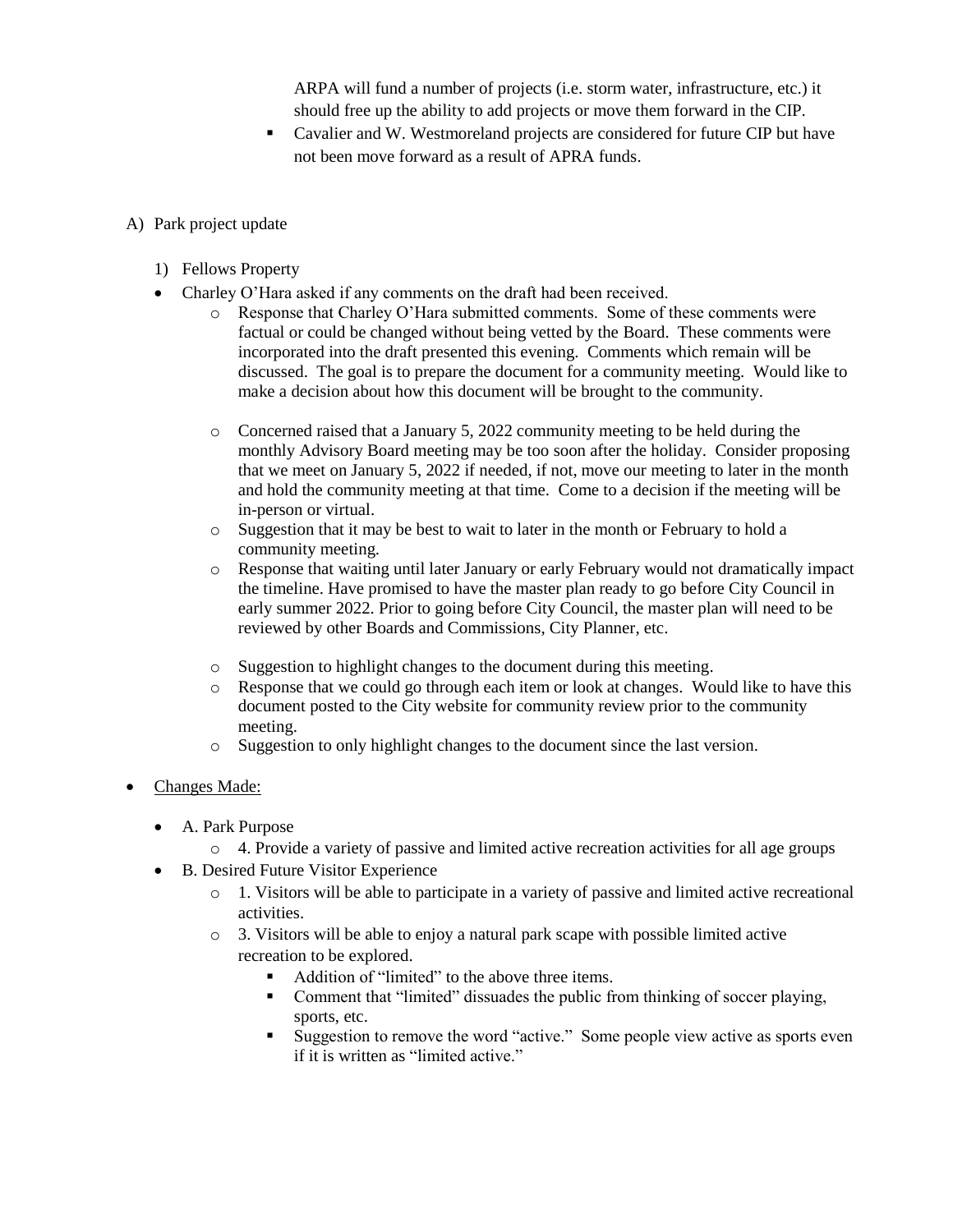- Comment in response that some activities such as a walking on the trail is active recreation. Would like to include "limited" to allow for the inclusion of light active recreation activities in the future.
- A. New Plan Elements
	- o 1. Park Access
		- Park access from South Oak Street is the preference from a majority of survey respondents. However access ean should still be included from Fellows Court and Parker Avenue.
			- Replaced "can" with "should."
			- Suggestion that "can" was not strong enough a word. If a nature trail goes around most of the property and an access point is not included from Fellows Court and Parker Avenue, visitors will create an access point from the side streets.
		- Liz Weatherly raised a question regarding parking on Parker Avenue and if access to the new park will reduce available parking. Further question if the school has been notified of the possible change and what the process is.
			- Charley O'Hara responded that the trail access point would be 4 feet wide, made of the same materials used for the pathway. The access point may be on the storm water side of the property as it is the most level. There will likely be 10-12 parking spaces from Oak Street to the park access point. If any parking spaces are lost, it will most likely be only one.
		- Question raised by Liz Weatherly if the possible loss of parking is something we should inform the schools of in advance?
			- Response that it may make sense to present this to the schools at some point in the planning process. If you wanted to include a statement to the effect that park access is important but, you don't want to limit the availability of parking, it can be incorporated into the plan.
			- Further elaboration that the schools should see this plan since does have education components within the master plan.
			- Laura Downs will reach out to FCCPS Superintendent Dr. Noonan to find out who the best point of contact for this would be and will circle back.
			- Response we have a few months until we are at that point.
			- Board agrees with removal of "can" inclusion of "should."
			- Response that we could also put in a caveat understanding that these areas might get used for parking and to be cognizant of that.
				- o Charley O'Hara is satisfied without the additional wording but if the group would like the additional wording included there are no objections.
	- o 2. Interpretative Signage
		- The main body of text remains unchanged. A second boy paragraph has been added.
			- "The extent of the signage should be designed so as not to overwhelm the natural feel of the property. This should be considered in the number, placement and material used."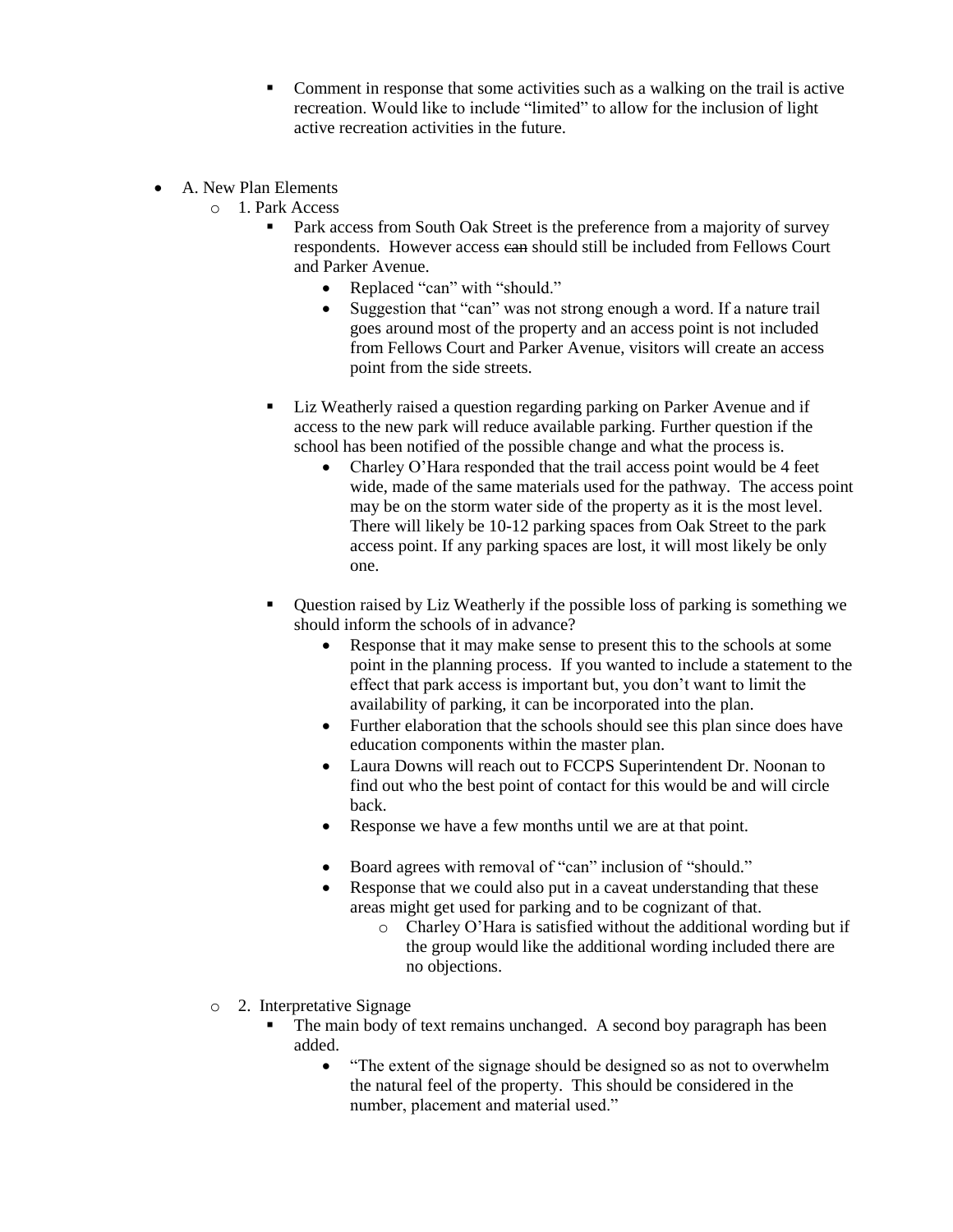- The Board is in agreement to keep this second body paragraph.
- o 5. Nature Trail
	- The body lists "nature trail, kiosk and/or markers"
	- Suggestion to either broaden the heading to include more items or limit this to nature trail only. The other items can be included in three different categories – one each for nature trail, kiosk and markers.
- o 6. Bike Path
	- Suggestion that if there is no support for a bike path it should be removed.
	- **Further suggestion that this is an item that should have a consensus from the** Board if it stays on the plan.
	- Further comment that as a Board the bike path was not approved but it may have been left it on the draft as an item for the community to review.
	- Suggestion to remove the item at the moment and add if the community requests.
		- No support for the item to remain on the master park plan. The item will be removed.
- o "Neighborhood Park" has been removed as it is a term that is no longer in use. "Community Park" remains as it is the term that is used.
- o Benches and Open Space listed under items removed have been removed from the list. Benches and open space are still included in the master plan.
	- o No objections from the Board on the removal of items.
- Discussion on meeting schedule going forward:
	- Concerned raised that a January 5, 2022 community meeting to be held during the monthly Advisory Board meeting may be too soon after the holiday. Consider proposing that we meet on January 5, 2022 if needed, if not, move our meeting to later in the month and hold the community meeting at that time. Come to a decision if the meeting will be in-person or virtual.
	- Suggestion that it may be best to wait until later in the January or February to hold a community meeting.
	- Response that waiting until later January or early February will not dramatically impact the timeline. Have promised to have the master plan ready to go before City Council in early summer 2022. Prior to going before City Council the master plan will need to be reviewed by other Boards and Commissions, City Planner, etc.
	- Comment from a that it may be best to hold a community meeting in February to receive comments, look at approving the master plan in March, send to Council and have them review the draft.
	- Response that there will probably be a few months of community meetings. We are still scheduled have a January Advisory Board Meeting but there will not be a community meeting regarding Fellows in January. The community meeting will be held in February.
	- Comment that the school can put information about community meetings in the daily school newsletter.
	- Question raised by Charley O'Hara as to whether the group is comfortable moving to inperson meetings now that the vaccine is available for younger children.
		- o Comment to move forward with the majority decision.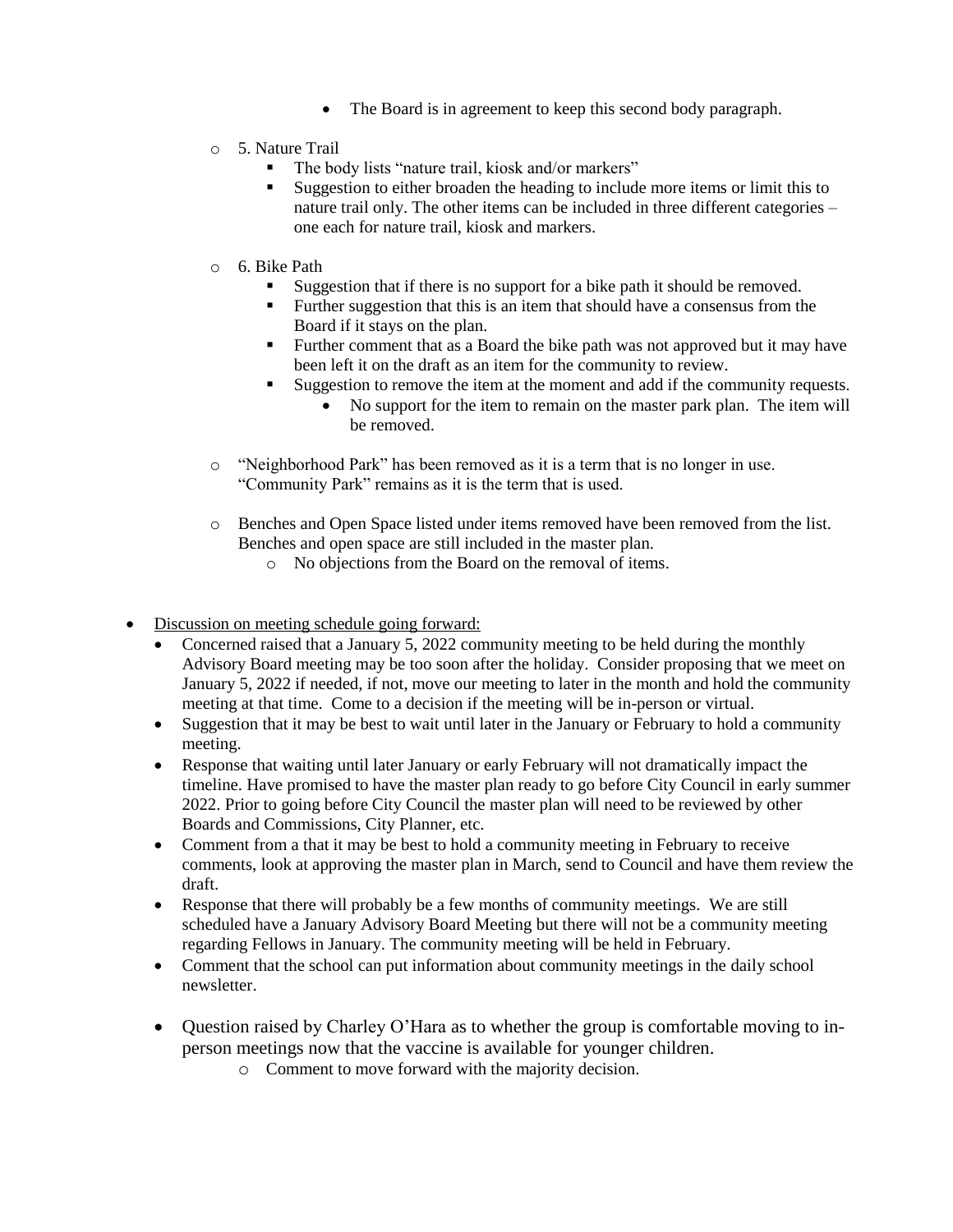- o Comment to accommodate the needs of the least comfortable person in terms of transitioning to in-person meetings.
- Question raised by Leslie Rye if hybrid is a possibility?
	- o Letty Hardi commented that the original plan was that everyone would have to return to in-person meetings in January 2022 due to the lifting of the state of emergency. The City Clerk and City Attorney announced this week that we can remain virtual due to a local state of emergency.
	- o Letty Hardi explained that if we transition to hybrid meetings, Board members will be capped at attending 25% of meetings a year virtually. For Recreation and Parks Advisory Board members, this would be 3 meetings a year.
	- o Further comment that going forward, the Omicron variant may be a concern.
	- o Further explanation that there must be a physical quorum to hold a meeting.
	- o Comment from that this may be difficult since we are down one member which makes it harder to have a quorum.
	- o Suggestion that we remain virtual through January to allow for more information about the Omicron variant to be available. This also pushes back the number of meetings members can miss should we move to a hybrid meeting scheduled in the future.
	- $\circ$  Response that if we do go back to having members participate virtually, we may go back to having members participate virtually through a telephone as was the case prior to COVID-19.
	- The meeting schedule going forward has been determined to be a virtual meeting of the Advisory Board of Recreation and Parks on January 5, 2022. A community meeting will be held in February 2022. At the moment this meeting is planned to be held virtually due to the number of expected attendees. The Advisory Board of Recreation and Parks will consider returning to in-person meetings in March 2022 and will revisit this topic in January 2022.
- 2) Student Representative Report
	- Thomas Downs reported that the Schoology questionnaire form has been created. At this point the form needs to be sent to middle school and high school students.
	- Suggestion to show the questionnaire form to the Board before distributing the form on Schoology.
	- Student Representatives Nate Kusic and Thomas Downs are in agreement to show the Schoology questionnaire to the Board at the January 2022 meeting.
	- Request for student representatives to reach out to their peers to let them know about job opportunities offered through Recreation and Parks, particularly as referees and scorekeepers through the youth sports basketball program.
	- Further explanation that we are trying to increase the hourly rate. If we are unable to have enough referees on staff, we may have to contract out. The preference would be to have community youth involved in staffing the program.
	- Laura Downs has offered to work with Jimmy Ruby to work on language for an announcement to be made to the high school over Schoology. This can also be run in morning announcements.